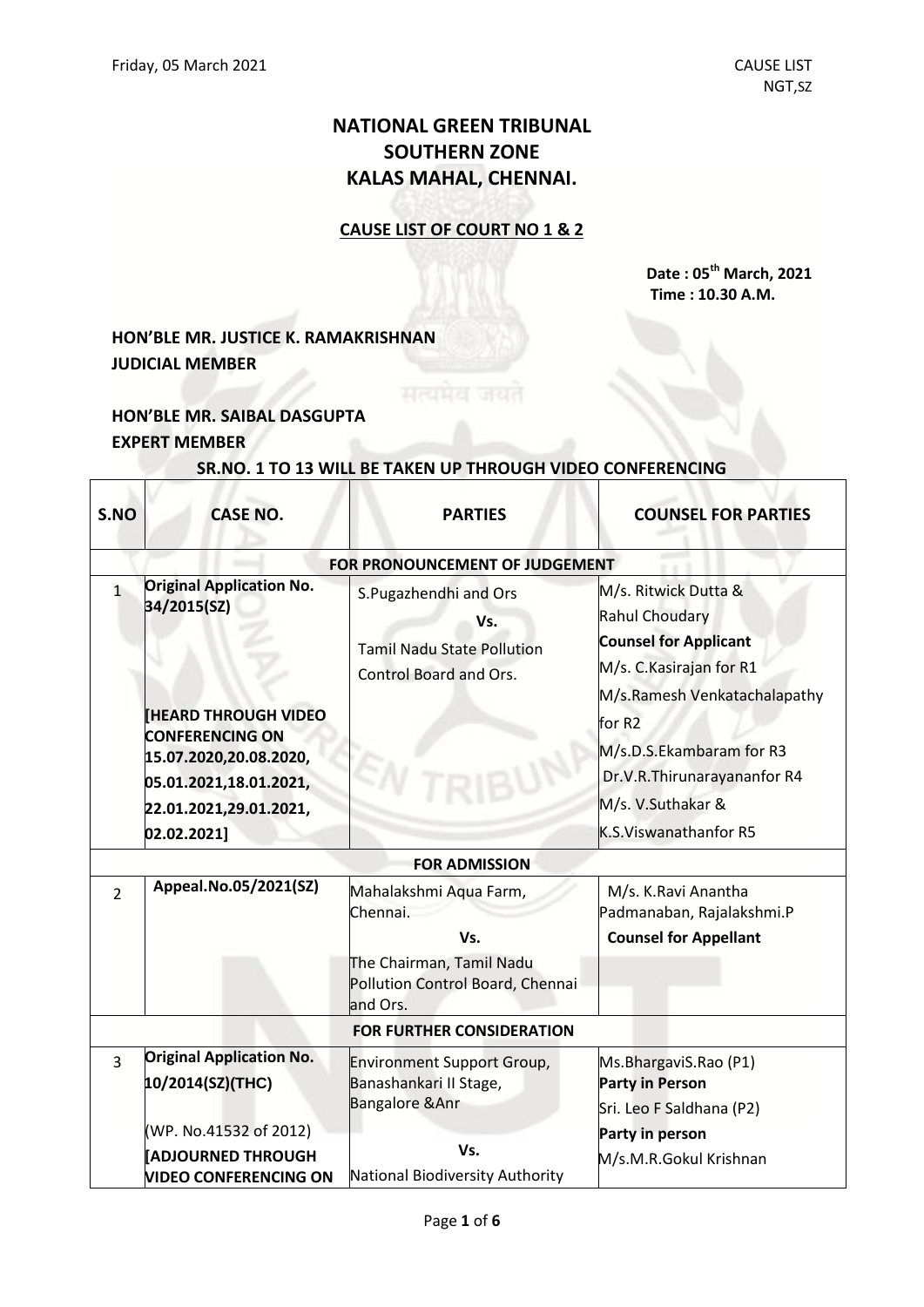|                | 14.07.2020]<br>[HEARD THROUGH VIDEO<br><b>CONFERENCING ON</b><br>17.12.2020,02.02.2021]                                                                      | Rep. by its Chairman,<br>Chennai andOrs.                                                                                                                                             | for R1,R2,R3<br>M/s. Darpan for R4<br>M/s. P.V. Balasubramaniamfor R6<br>M/s. Abdul Saleem for R7<br>M/s.Ravi for R8                                                                                           |
|----------------|--------------------------------------------------------------------------------------------------------------------------------------------------------------|--------------------------------------------------------------------------------------------------------------------------------------------------------------------------------------|----------------------------------------------------------------------------------------------------------------------------------------------------------------------------------------------------------------|
|                |                                                                                                                                                              | <b>FOR REPORT</b>                                                                                                                                                                    |                                                                                                                                                                                                                |
| 4              | <b>Original Application No.</b><br>173/2015(SZ)<br><b>[HEARD THROUGH VIDEO</b><br><b>CONFERENCING ON</b><br>16.09.2020,22.12.2020,<br>18.01.2021,25.02.2021] | Confederation of organizations<br>for Integrated Urban<br>Development,<br>Rep. by its President, Chennai<br>Vs.<br>The Commissioner,<br>Pallavaram Municipality,<br>Chennai and Ors. | M/s.P.R.Thiruneelakandan<br><b>Counsel for Applicant</b><br>M/s.P.Srinivas for R1<br>Dr.V.R.Thiru Narayanan<br>forR2,R3,R4 to R7<br>M/s. C. Kasirajan for R8<br><b>[FOR CONSIDERATION OF</b><br><b>REPORT]</b> |
| 5              | <b>Original Application No.</b><br>131/2016(SZ)                                                                                                              | <b>B.R Lakshmanan</b><br>Vs.<br>The District Collector,                                                                                                                              | Mr. B.R.Lakshmanan<br><b>Party in Person</b>                                                                                                                                                                   |
|                | <b>HEARD THROUGH VIDEO</b><br><b>CONFERENCING ON</b><br>09.06.2020,20.08.2020]                                                                               | Ooty and Ors.                                                                                                                                                                        | Dr.V.R.Thiru Narayanan<br>for R1, R3 to R6<br>M/s.Paul & Paul for R2<br><b>FOR CONSIDERATION OF</b><br><b>REPORT1</b>                                                                                          |
| 6              | <b>Original Application No.</b><br>66/2017(SZ)                                                                                                               | Vallapureddy Gari Govardhan<br>Reddy and ors.<br>Vs.<br>Union of India and ors.                                                                                                      | M/s.A.Yogeshwaran<br><b>Counsel for Applicant</b><br>M/s. Me.Saraswathy for R1<br>M/s. Madhuri Donti Reddy<br>for R <sub>2</sub> ,R <sub>3</sub>                                                               |
|                | <b>[HEARD THROUGH VIDEO</b><br><b>CONFERENCING ON</b><br>21.07.2020,12.09.2020]                                                                              |                                                                                                                                                                                      | M/s. V.Chandrakanthan for R4<br>(MoA not filed)<br><b>FOR REPORT AND</b><br><b>FURTHER HEARING]</b>                                                                                                            |
| $\overline{7}$ | <b>Original Application No.</b><br>221/2017(SZ)                                                                                                              | Sairam Avenue First Cross Street<br><b>Owners and Residents Welfare</b><br>Association                                                                                               | M/s. P.Anbarasan<br><b>Counsel for the Applicant</b><br>Dr.V.R.Thirunarayananfor R1                                                                                                                            |
|                | <b>THEARD THROUGH VIDEO</b><br><b>CONFERENCING ON</b><br>20.08.2020,06.10.2020,<br>18.01.2021]                                                               | Vs.<br>The Department of Urban<br>Development,<br>Chennai and Ors.                                                                                                                   | M/s. C. Kasirajanfor R2<br>M/s. P.T.Ramadevi for R3 & R4<br><b>[FOR CONSIDERATION OF</b>                                                                                                                       |
|                |                                                                                                                                                              |                                                                                                                                                                                      | <b>FURTHER STATUS REPORT]</b>                                                                                                                                                                                  |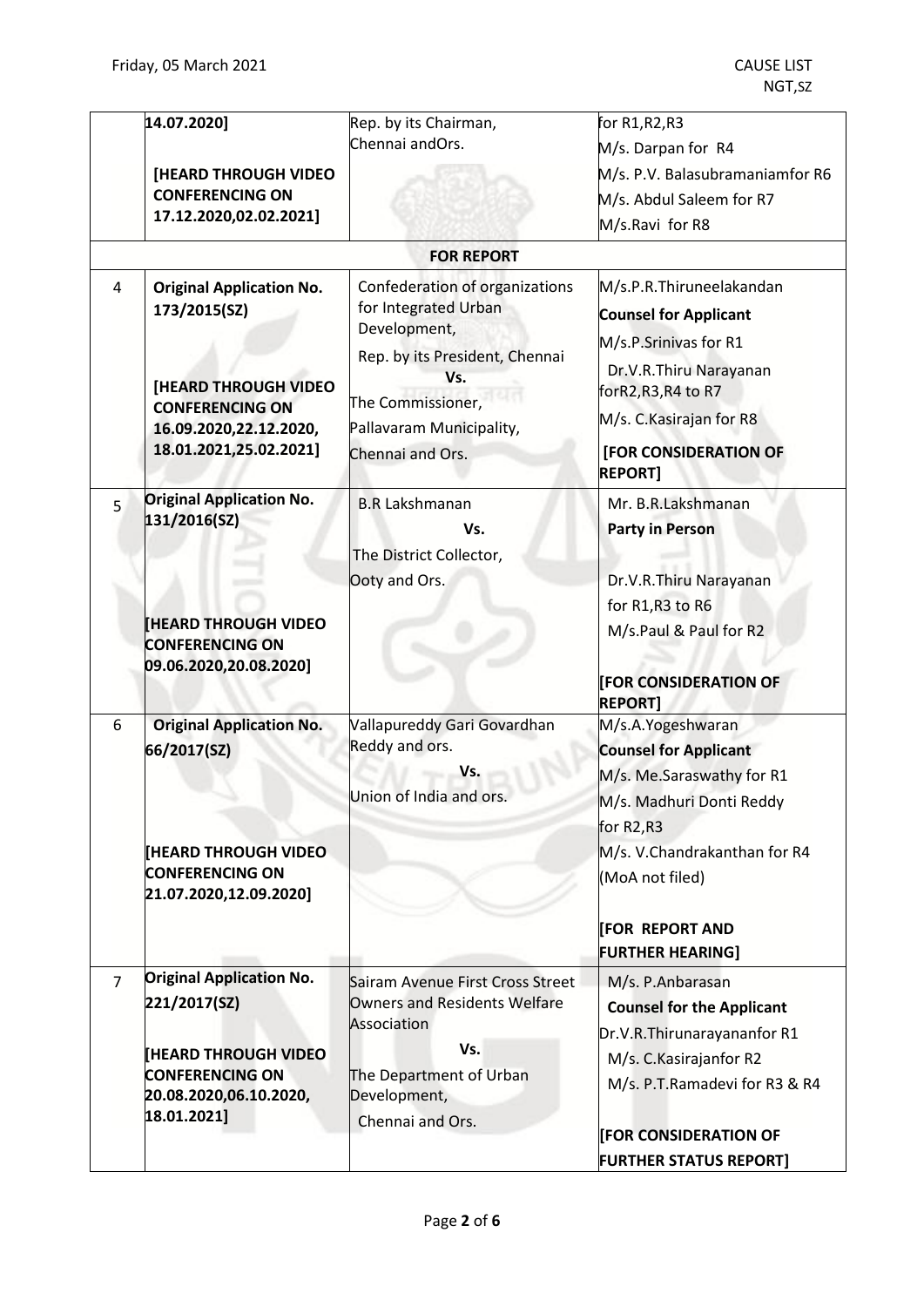| 8  | <b>Original Application No.</b><br>99/2017(SZ)                                                                                                                                              | R.Dinesh<br>Vs.                                                          | M/s. Yogeshwaran<br><b>Counsel for Applicant</b>                                                                                                                                                                                           |
|----|---------------------------------------------------------------------------------------------------------------------------------------------------------------------------------------------|--------------------------------------------------------------------------|--------------------------------------------------------------------------------------------------------------------------------------------------------------------------------------------------------------------------------------------|
|    |                                                                                                                                                                                             | The Gopichettipalayam                                                    | M/s. Sai SathyaJith R1                                                                                                                                                                                                                     |
|    |                                                                                                                                                                                             | Municipality                                                             | Dr.V.R.Thirunarayanan for R2                                                                                                                                                                                                               |
|    | <b>[HEARD THROUGH VIDEO</b>                                                                                                                                                                 | Rep. by its Commissioner                                                 | M/s. C. Kasirajan for R3                                                                                                                                                                                                                   |
|    | <b>CONFERENCING ON</b>                                                                                                                                                                      | Gopichettipalayam and Ors.                                               |                                                                                                                                                                                                                                            |
|    | 03.06.2020,30.09.2020,                                                                                                                                                                      |                                                                          | <b>FOR CONSIDERATION OF</b>                                                                                                                                                                                                                |
|    | 07.01.2021]                                                                                                                                                                                 |                                                                          | <b>FURTHER REPORT]</b>                                                                                                                                                                                                                     |
| 9  | <b>Original Application No.</b><br>43/2019(SZ)<br>[ADJOURNED THROUGH<br><b>VIDEO CONFERENCING</b><br>ON 14.07.2020]<br><b>[HEARD THROUGH VIDEO</b><br><b>CONFERENCING ON</b><br>09.10.2020] | P. Madhusudhan Reddy<br>Vs.<br>State of Telangana and Ors.<br>मत्यमत जयत | Mr. Sravan Kumar<br><b>Counsel for Applicant</b><br>M/s. H.Yasmeen Ali for R1,R3,R4<br>M/s. T.Saikrishnan for R2<br>M/s. R.Gangadharan<br>for R5 to R13, R16, R19 to<br>R21, R25 to R27<br>[FOR CONSIDERATION OF<br><b>FURTHER REPORT]</b> |
| 10 | <b>Original Application No.</b>                                                                                                                                                             | Sri Sunkara Swamy Naidu Welfare                                          | M/s. Govind Chandrasekhar,                                                                                                                                                                                                                 |
|    | 89/2020(SZ)<br><b>HEARD THROUGH VIDEO</b><br><b>CONFERENCING ON</b><br>30.06.2020,11.09.2020,<br>05.11.2020,02.02.2021]                                                                     | Organization<br>Vs.<br>The State of Andhra Pradesh and<br>Ors.           | Sharath Chandran, T.M.Mano<br><b>Counsel for Applicant</b><br>M/s. Madhuri Donti Reddy<br>for R1, R3, R4<br>M/s. Stalin Abimanyu for R2<br>[FOR COMPLIANCE REPORT]                                                                         |
| 11 | <b>Original Application No.</b><br>129/2020(SZ)                                                                                                                                             | Mr. L.Sambath, Pudhucherry.                                              | M/s. R.Sreedhar                                                                                                                                                                                                                            |
|    |                                                                                                                                                                                             | Vs.                                                                      | <b>Counsel for Applicant</b>                                                                                                                                                                                                               |
|    | <b>ADJOURNED THROUGH</b>                                                                                                                                                                    | The Member Secretary,                                                    | M/s. A.Satyabama for R1                                                                                                                                                                                                                    |
|    | <b>VIDEO CONFERENCING ON</b>                                                                                                                                                                | <b>Pudhucherry Pollution Control</b>                                     | M/s. Stalin Abimanyu for R2,R3                                                                                                                                                                                                             |
|    | 28.07.2020]                                                                                                                                                                                 | Committee,                                                               | M/s. T.M.Naveen & M.Gopi for R4                                                                                                                                                                                                            |
|    |                                                                                                                                                                                             | Pudhucherry and Ors.                                                     | <b>[FOR APPEARANCE OF FOURTH</b><br><b>RESPONDENT AND</b>                                                                                                                                                                                  |
|    | <b>[HEARD THROUGH VIDEO]</b><br><b>CONFERENCING ON</b><br>30.07.2020]                                                                                                                       |                                                                          | <b>CONSIDERATION OF REPORT]</b>                                                                                                                                                                                                            |
|    |                                                                                                                                                                                             | <b>FOR HEARING</b>                                                       |                                                                                                                                                                                                                                            |
| 12 | <b>Original Application No.</b>                                                                                                                                                             | M/s. Y.V. Pratap Reddy                                                   | M/s.Taaurs Associates                                                                                                                                                                                                                      |
|    | 09/2017(SZ)                                                                                                                                                                                 | Vs.                                                                      | <b>Counsel for Applicant</b>                                                                                                                                                                                                               |
|    |                                                                                                                                                                                             | The Union of India and Ors.                                              | M/s.G.M. Syed Nurullah Sheriff<br>for R1                                                                                                                                                                                                   |
|    | <b>[HEARD THROUGH VIDEO</b>                                                                                                                                                                 |                                                                          | M/s. Madhuri Donti Reddy                                                                                                                                                                                                                   |
|    | <b>CONFERENCING ON</b>                                                                                                                                                                      |                                                                          | for R2 to R7                                                                                                                                                                                                                               |
|    | 16.07.2020,11.08.2020]                                                                                                                                                                      |                                                                          | M/s. S.P. Vijayaragavan for R8                                                                                                                                                                                                             |
|    |                                                                                                                                                                                             |                                                                          | M/s. Rajinish Pathiyil for R9<br>[HEARING]                                                                                                                                                                                                 |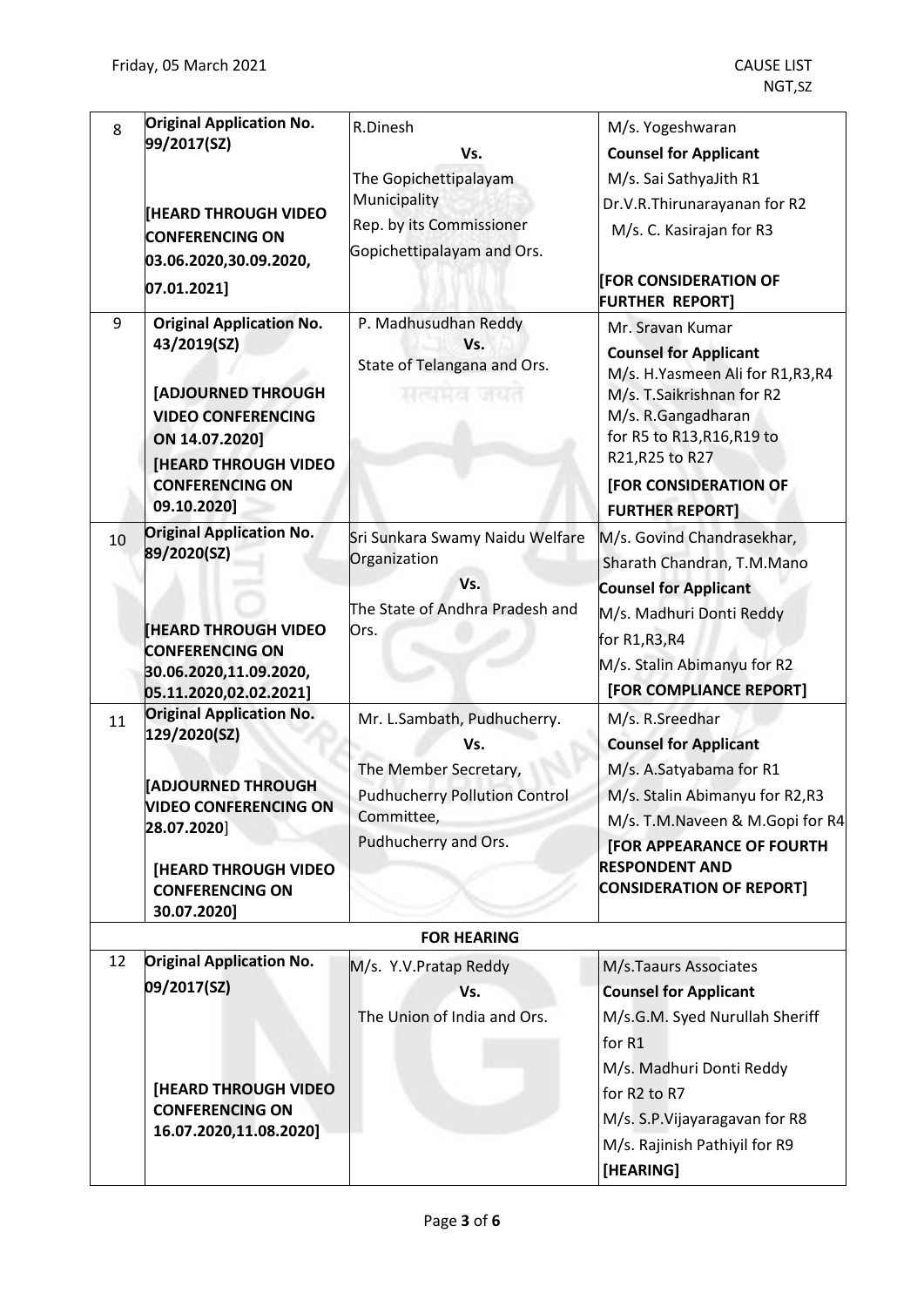| 13 | Appeal.No.10/2020(SZ)                                 | M/s. Fatima Poultry Farm                            | M/s. Bastawala Associates          |
|----|-------------------------------------------------------|-----------------------------------------------------|------------------------------------|
|    | &<br>I.A. No. 26/2020(SZ)                             | Vs.                                                 | <b>Counsel for Appellant</b>       |
|    | [FOR CONDONE DELAY]                                   | Telangana State Pollution Control<br>Board and Ors. | M/s. T.Sai Krishnan for R1         |
|    |                                                       |                                                     | M/s. Kishore Kumar for R3          |
|    |                                                       |                                                     |                                    |
|    | <b>[HEARD THROUGH VIDEO</b>                           |                                                     |                                    |
|    | <b>CONFERENCING ON</b>                                |                                                     |                                    |
|    | 17.07.2020,22.09.2020,                                |                                                     | [HEARING]                          |
|    | 08.10.2020,13.01.2021,                                |                                                     |                                    |
|    | 16.02.2021]                                           |                                                     |                                    |
|    |                                                       | SR.NO.14 WILL BE TAKEN UP ON 09.04.2021             |                                    |
| 14 | <b>Original Application No.</b>                       | Tribunal on its own motion -                        | M/s. H.Yasmeen Ali for R2,R3,R7    |
|    | 03/2021(SZ)                                           | <b>SUO MOTU</b> based on the News                   | M/s. T.Sai Krishnan for R5, R6, R8 |
|    |                                                       | item in The Hindu Newspaper,                        |                                    |
|    |                                                       | edition dated 06.12.2020,                           |                                    |
|    | <b>[HEARD THROUGH VIDEO]</b>                          | "Lake encroachment in full swing                    | <b>[FOR APPEARANCE OF PARTIES</b>  |
|    | <b>CONFERENCING ON</b>                                | at Mazid Banda".                                    | AND FOR CONSIDERATION OF           |
|    | 06.01.2021]                                           | Vs.                                                 | <b>REPORT]</b>                     |
|    |                                                       | Union of India and Ors.                             |                                    |
|    |                                                       |                                                     |                                    |
|    |                                                       | SR.NO.15 WILL BE TAKEN UP ON 31.03.2021             |                                    |
| 15 | <b>Original Application No.</b>                       | MR. Antony Clement Rubin                            | M/s. Ritwick Dutta                 |
|    | 107/2017(SZ)                                          | Vs.                                                 | <b>Counsel for Applicant</b>       |
|    |                                                       | <b>State of Tamil Nadu</b>                          | Dr.V.R.Thirunarayanan              |
|    |                                                       | Chennai and Ors.                                    | for R1,R5                          |
|    |                                                       |                                                     | M/s. Menon, Karthik for R2         |
|    | <b>HEARD THROUGH VIDEO</b>                            |                                                     | M/s. P.T.Ramadevi for R3           |
|    | CONFFRENCING ON                                       |                                                     | M/s. C. Kasirajan for R4           |
|    | 25.01.2021]                                           |                                                     |                                    |
|    |                                                       |                                                     | <b>FOR CONSIDERATION OF</b>        |
|    |                                                       |                                                     | <b>FURTHER REPORT]</b>             |
|    |                                                       | <b>SR.NO.16 WILL BE TAKEN UP ON 09.03.2021</b>      |                                    |
| 16 | <b>Original Application No.</b>                       | Parayavarana Parirakshana                           | M/s. Ritwick Dutta,                |
|    | 153/2016(SZ)                                          | Sangamand anr.                                      | <b>Stanley Hebzon Singh</b>        |
|    |                                                       | Vs.                                                 | <b>Counsel for applicant</b>       |
|    |                                                       | Union of India and Ors.                             |                                    |
|    |                                                       |                                                     | M/s. G.M. Syed Nurullah            |
|    | <b>[HEARD THROUGH VIDEO</b><br><b>CONFERENCING ON</b> |                                                     | Sheriff for R1 & R2                |
|    | 15.07.2020,26.08.2020,                                |                                                     | M/s. Madhuri Donti Reddy for R3    |
|    | 01.12.2020,11.01.2021,                                |                                                     |                                    |
|    | 22.01.2021,28.01.2021]                                |                                                     | M/s.L.G.Sahadevan for R4           |
|    |                                                       |                                                     |                                    |
|    |                                                       |                                                     | [PART-HEARD]                       |
|    |                                                       |                                                     |                                    |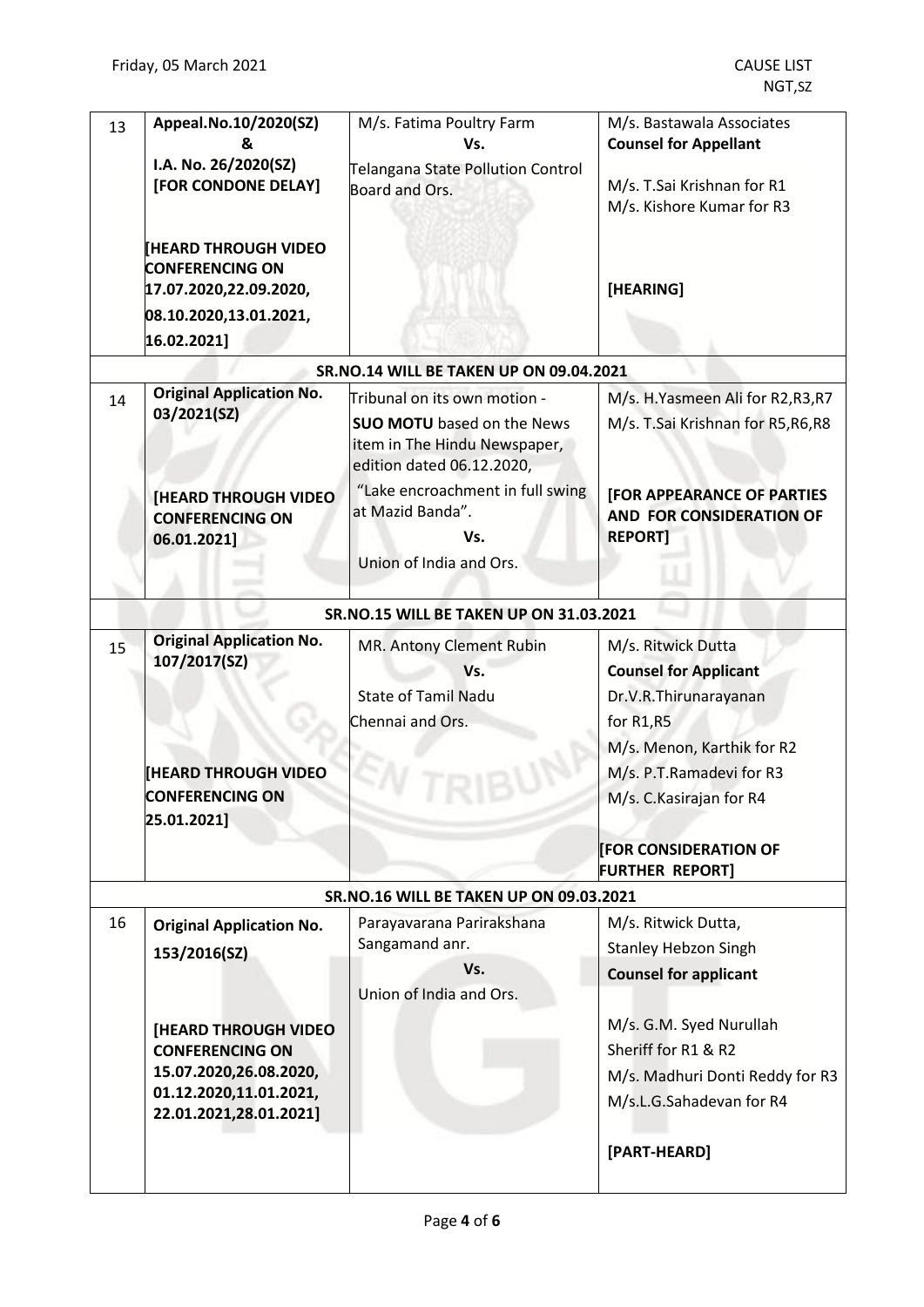| SR.NO.17 TO 22 WILL BE TAKEN UP ON 22.03.2021 |                                                                                                                                                                                             |                                                                                                                                                                                   |                                                                                                                                                                                              |
|-----------------------------------------------|---------------------------------------------------------------------------------------------------------------------------------------------------------------------------------------------|-----------------------------------------------------------------------------------------------------------------------------------------------------------------------------------|----------------------------------------------------------------------------------------------------------------------------------------------------------------------------------------------|
| 17                                            | <b>Original Application No.</b><br>184/2016(SZ)<br>[HEARD THROUGH VIDEO<br><b>CONFERENCING ON</b><br>17.08.2020,02.09.2020,<br>08.10.2020,12.01.2021]<br><b>WITH</b>                        | J.Seethapathi<br>Vs.<br>The Loss of Ecology Authority,<br>Chennai and Ors.                                                                                                        | M/s. A.Yogeshwaran<br><b>Counsel for Applicant</b><br>Dr. Thirunarayanan for R2<br>M/s. Kasirajan for R3<br>[HEARING]                                                                        |
| 18                                            | <b>Original Application No.</b><br>185/2016(SZ)<br><b>WITH</b>                                                                                                                              | A.R Pushpalatha<br>Vs.<br>The Loss of Ecology Authority,<br>Chennai and Ors.                                                                                                      | M/s. A.Yogeshwaran<br><b>Counsel for Applicant</b><br>Dr. Thirunarayananfor R2<br>M/s. Kasirajan for R3                                                                                      |
| 19                                            | <b>Original Application No.</b><br>186/2016(SZ)                                                                                                                                             | A.R Sureshbabu<br>Vs.<br>The Loss of Ecology Authority,<br>Chennai and Ors.                                                                                                       | M/s. A.Yogeshwaran<br><b>Counsel for Applicant</b><br>Dr. Thirunarayananfor R2<br>M/s. Kasirajan for R3                                                                                      |
| 20                                            | M.A.No.125 &<br>152/2016(SZ)<br>IN<br>ApplicationNo.103/2016(SZ)<br><b>HEARD THROUGH VIDEO</b><br><b>CONFERENCING ON</b><br>17.07.2020,17.09.2020,<br>12.10.2020,01.12.2020]<br><b>WITH</b> | <b>Puducherry Environment</b><br>Protection Association,<br>Vs.<br>Union of India,<br>New Delhi and Ors.                                                                          | M/s.A.Yogeshwaran<br><b>Counsel for Applicant</b><br>M/s.M.R.Gokul Krishnan for R1<br>M/s.Me.Sarashwathy for R2<br>M/s. C. Kasirajanfor R3 & R4<br>M/s.S.Sai Sathya Jith for R5<br>[HEARING] |
| 21                                            | M.A.No.126/2016 (SZ)<br>IN<br>Appeal No. 123/2016(SZ)<br><b>HEARD THROUGH VIDEO</b><br><b>CONFERENCING ON</b><br>17.07.2020,17.09.2020,<br>12.10.2020,01.12.2020]<br><b>WITH</b>            | <b>Puduchery Environment</b><br>Protection Association,<br>Vs.<br>Union of India and Ors.                                                                                         | M/s. A.Yogeshwaran<br><b>Counsel for Appellant</b><br>M/s.M.R.Gokul Krishnan for R1<br>M/s.Me.Saraswathyfor R2<br>M/s. C. Kasirajanfor R3 & R4<br>M/s.S.Sai Sathya Jithfor R5                |
| 22                                            | <b>Original Application No.</b><br>161/2017(SZ)<br><b>[HEARD THROUGH VIDEO</b><br><b>CONFERENCING ON</b><br>17.07.2020,17.09.2020,<br>12.10.2020,01.12.2020]                                | Pudhucherry Environment<br><b>Protection Association</b><br>Vs.<br>The District Environmental<br>Engineer,<br><b>Tamil Nadu Pollution Control</b><br>Board,<br>Cuddalore and Anr. | M/s. A.Yogeshwaran<br><b>Counsel for Applicant</b><br>M/s. C. Kasi Rajan for R1<br>M/s. Sai Sahya Jith for R2                                                                                |